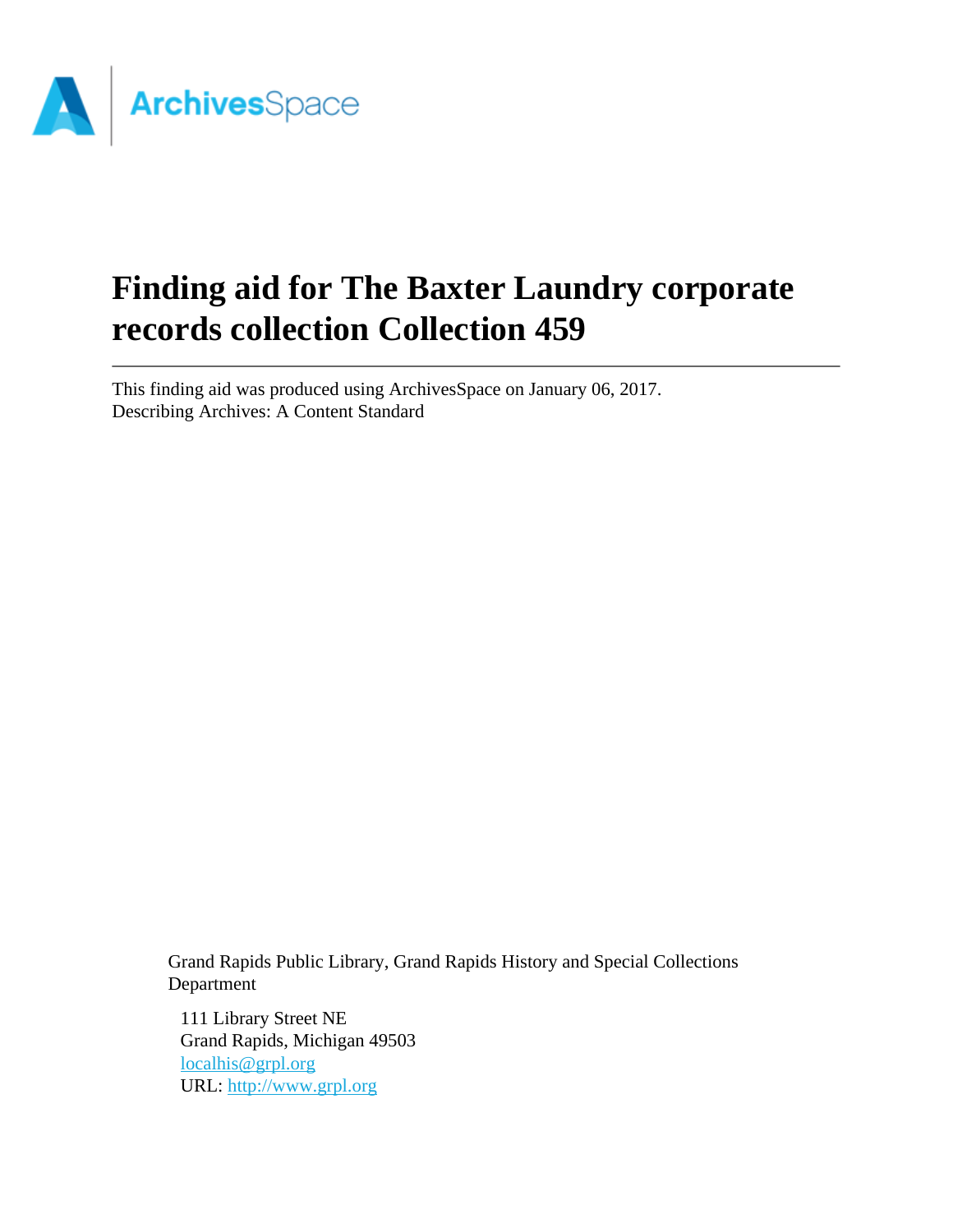# <span id="page-1-0"></span>**Table of Contents**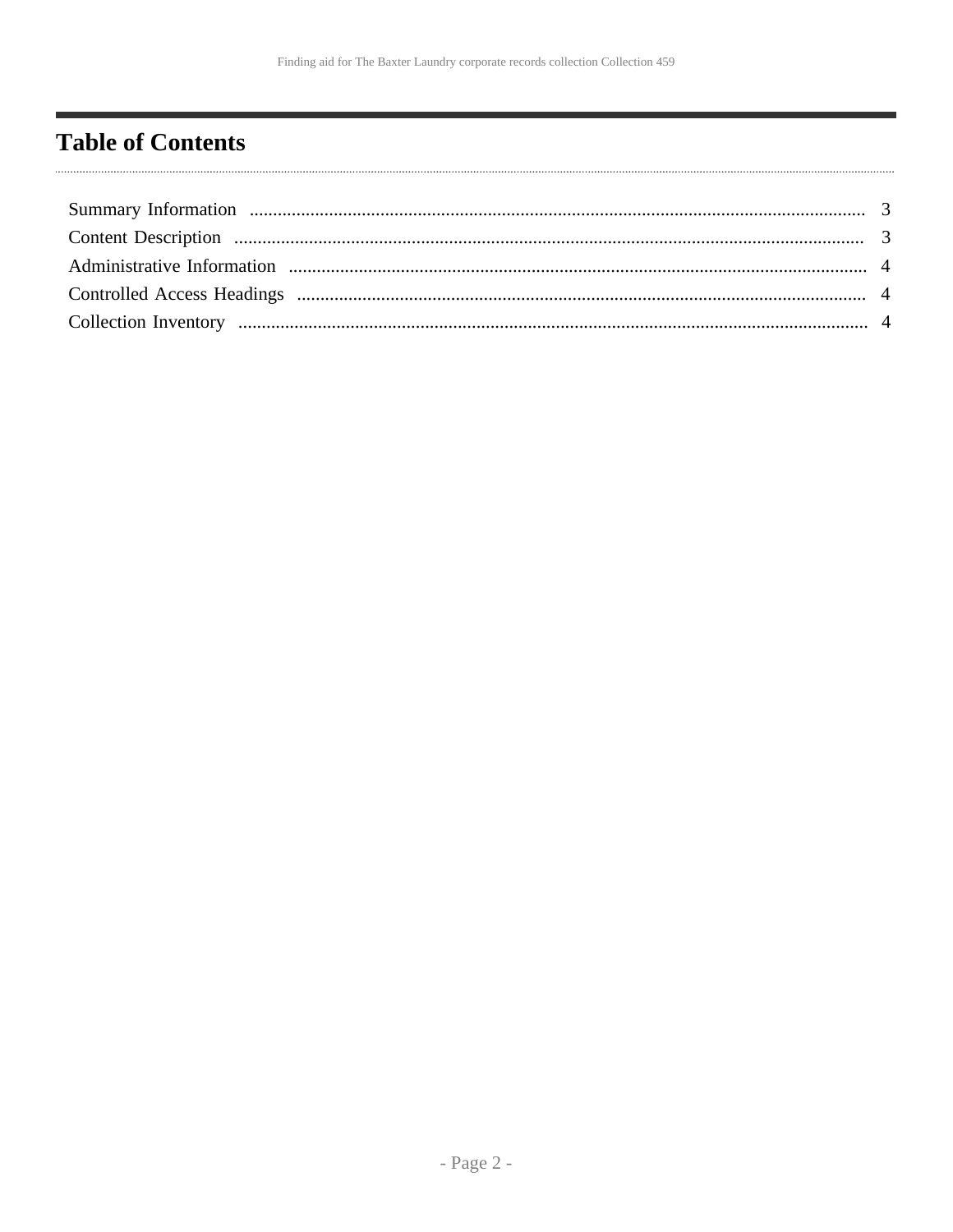# <span id="page-2-0"></span>**Summary Information**

| <b>Repository:</b>           | Grand Rapids Public Library, Grand Rapids History and Special<br><b>Collections Department</b>                                                                                                                                                                                                                                                                                                                                                                                                                                                                                                                                                                                                                                                                                                                                                                                             |  |  |  |
|------------------------------|--------------------------------------------------------------------------------------------------------------------------------------------------------------------------------------------------------------------------------------------------------------------------------------------------------------------------------------------------------------------------------------------------------------------------------------------------------------------------------------------------------------------------------------------------------------------------------------------------------------------------------------------------------------------------------------------------------------------------------------------------------------------------------------------------------------------------------------------------------------------------------------------|--|--|--|
| Source - dnr:                | VanderVeen, Allen L.                                                                                                                                                                                                                                                                                                                                                                                                                                                                                                                                                                                                                                                                                                                                                                                                                                                                       |  |  |  |
| <b>Creator:</b>              | <b>Baxter Laundries Company</b>                                                                                                                                                                                                                                                                                                                                                                                                                                                                                                                                                                                                                                                                                                                                                                                                                                                            |  |  |  |
| <b>Creator</b> - cre:        | Baxter, Howard F                                                                                                                                                                                                                                                                                                                                                                                                                                                                                                                                                                                                                                                                                                                                                                                                                                                                           |  |  |  |
| <b>Creator</b> - cre:        | Baxter, Robert T                                                                                                                                                                                                                                                                                                                                                                                                                                                                                                                                                                                                                                                                                                                                                                                                                                                                           |  |  |  |
| <b>Title:</b>                | The Baxter Laundry corporate records                                                                                                                                                                                                                                                                                                                                                                                                                                                                                                                                                                                                                                                                                                                                                                                                                                                       |  |  |  |
| ID:                          | Collection 459                                                                                                                                                                                                                                                                                                                                                                                                                                                                                                                                                                                                                                                                                                                                                                                                                                                                             |  |  |  |
| Date [bulk]:                 | bulk                                                                                                                                                                                                                                                                                                                                                                                                                                                                                                                                                                                                                                                                                                                                                                                                                                                                                       |  |  |  |
| <b>Physical Description:</b> | 2 Linear Feet Three boxes                                                                                                                                                                                                                                                                                                                                                                                                                                                                                                                                                                                                                                                                                                                                                                                                                                                                  |  |  |  |
| <b>Physical Description:</b> | Good                                                                                                                                                                                                                                                                                                                                                                                                                                                                                                                                                                                                                                                                                                                                                                                                                                                                                       |  |  |  |
| Abstract:                    | Baxter Laundries Corporation was founded in 1876 by Alfred Baxter<br>in the basement of the haberdashery firm of Gardner & Baxter on<br>Monroe Ave. in Grand Rapids, Mich. Baxter Laundries, which by<br>1928 had become the largest corporation of its type in the world,<br>owned 30 cleaning plants in 17 states. The bulk of the business records<br>in this collection originate from the era in which Howard F. Baxter<br>$(1886-1969)$ and Robert T. Baxter $(1913-1975)$ were in charge of the<br>company's operations. Included in the collection are meeting minutes<br>of stockholders and corporate boards, acquisition agreements, deeds<br>and property abstracts, as well as unused stock certificates and checks.<br>Also included are the corporate records for Careful Dan Linens, Inc. of<br>which Robert T. Baxter was President and the Home Research Bureau,<br>Inc. |  |  |  |

**^** [Return to Table of Contents](#page-1-0)

# <span id="page-2-1"></span>**Content Description**

Corporate records including blank checkbooks, stock certificates, articles of incorporation, board and stockholder meeting minutes, receipts, and files regarding property ownership in Grand Rapids, Pontiac, Bay City, and Flint. Also included are the corporate records for Careful Dan Linens, Inc. and for the Home Research Bureau.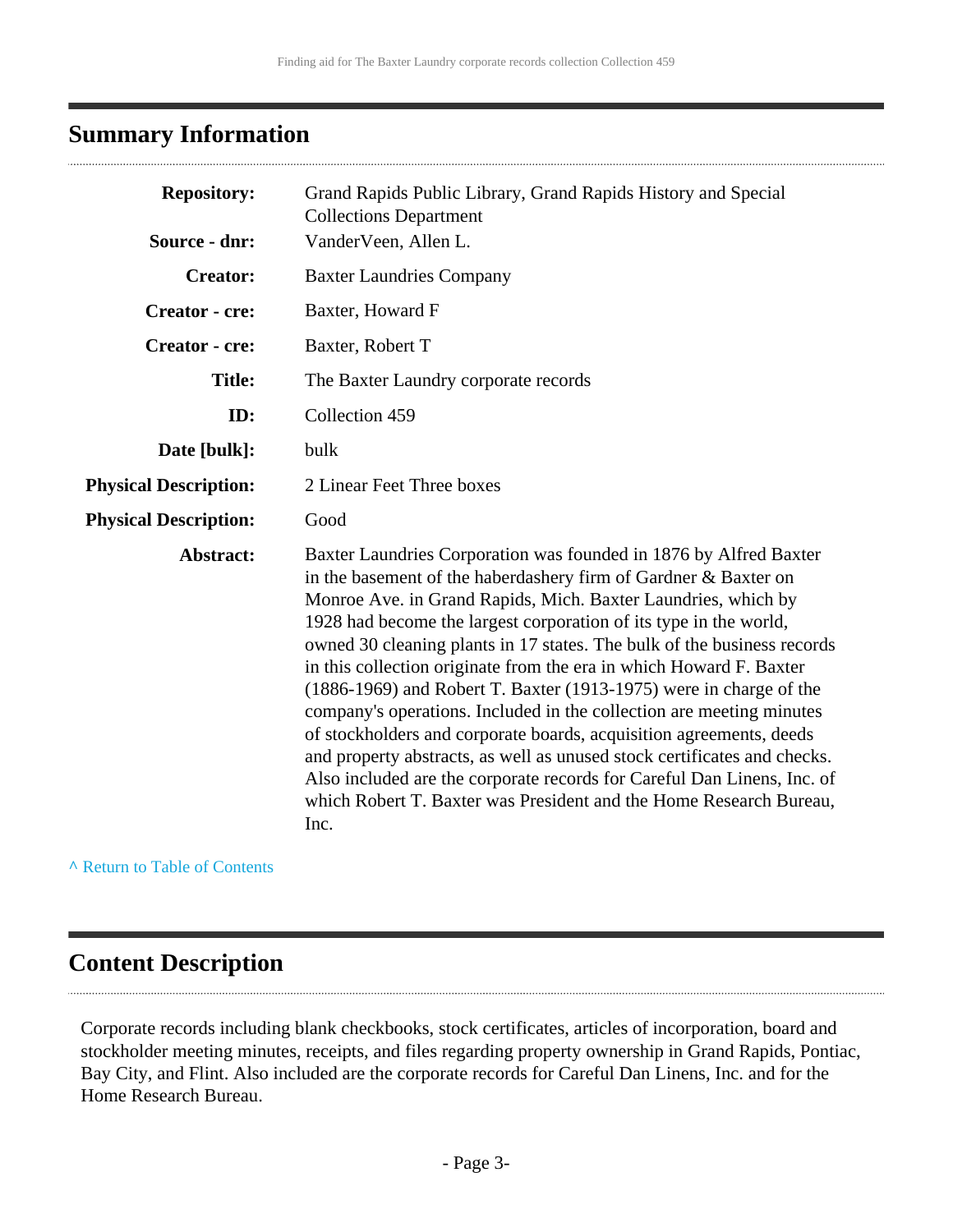#### **^** [Return to Table of Contents](#page-1-0)

### <span id="page-3-0"></span>**Administrative Information**

#### **Publication Statement**

Grand Rapids Public Library, Grand Rapids History and Special Collections Department

111 Library Street NE Grand Rapids, Michigan 49503 [localhis@grpl.org](mailto:localhis@grpl.org) URL:<http://www.grpl.org>

**^** [Return to Table of Contents](#page-1-0)

### <span id="page-3-1"></span>**Controlled Access Headings**

- Grand Rapids (Mich.) -- History
- Dry cleaning industry -- Michigan -- Grand Rapids
- Grand Rapids (Mich.) -- History
- VanderVeen, Allen L.

# <span id="page-3-2"></span>**Collection Inventory**

| <b>Title/Description</b>                           | <b>Instances</b> |          |  |
|----------------------------------------------------|------------------|----------|--|
| Baxter Laundry Receipts - Bu, 1940                 | Box 1            | Folder 1 |  |
| Date [inclusive]: 1940                             |                  |          |  |
| Deeds - All Divisions, 1933-1954                   | Box 1            | Folder 2 |  |
| Date [inclusive]: 1933-1954                        |                  |          |  |
| Acquisition Agreements - Bay City, 1943-1951       | Box 1            | Folder 3 |  |
| Date [inclusive]: 1943-1951                        |                  |          |  |
| Abstracts - Bay City Division, 1946-1954           | Box 1            | Folder 4 |  |
| Date [inclusive]: 1946-1954                        |                  |          |  |
| Acquisition Agreements - Flint Division, 1926-1955 | Box 1            | Folder 5 |  |